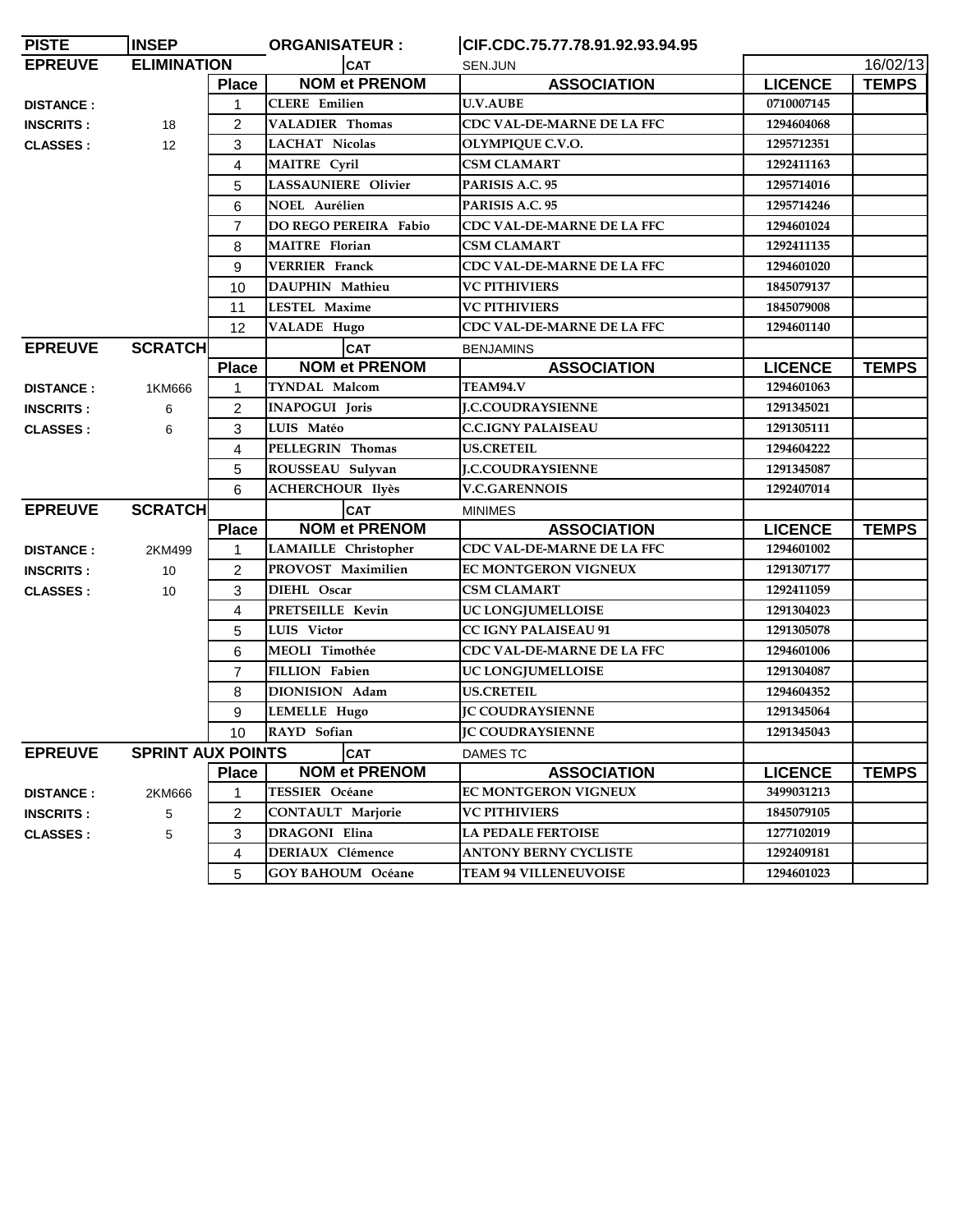| <b>EPREUVE</b>   | <b>SPRINT AUX POINTS</b> |                | <b>CAT</b>                 | <b>CADETS</b>                     |                |              |
|------------------|--------------------------|----------------|----------------------------|-----------------------------------|----------------|--------------|
|                  |                          | <b>Place</b>   | <b>NOM et PRENOM</b>       | <b>ASSOCIATION</b>                | <b>LICENCE</b> | <b>TEMPS</b> |
| <b>DISTANCE:</b> | 2KM666                   | $\mathbf{1}$   | NICOLAS Théo               | <b>USM GAGNY</b>                  | 1293513184     |              |
| <b>INSCRITS:</b> | 14                       | $\overline{2}$ | <b>DUMAS</b> Jean Baptiste | <b>ES GERVAIS LILAS</b>           | 1293516035     |              |
| <b>CLASSES:</b>  | 14                       | 3              | DO REGO PEREIRA Miguel     | CDC VAL-DE-MARNE DE LA FFC        | 1294601071     |              |
|                  |                          | 4              | VIGIER Sébastien           | <b>CC IGNY PALAISEAU 91</b>       | 1291305098     |              |
|                  |                          | 5              | DAGNET Dylan               | <b>TEAM 94 VILLENEUVOISE</b>      | 1294601149     |              |
|                  |                          | 6              | <b>FERNANDES</b> Lorenzo   | <b>CDC VAL-DE-MARNE DE LA FFC</b> | 1294627127     |              |
|                  |                          | $\overline{7}$ | <b>MEXMES</b> Yannis       | PARIS CYCLISTE OLYMPIQUE          | 1275016005     |              |
|                  |                          | 8              | PECHEUX Guillaume          | CDC VAL-DE-MARNE DE LA FFC        | 1294601150     |              |
|                  |                          | 9              | <b>LANDERNEAU Melvin</b>   | CDC VAL-DE-MARNE DE LA FFC        | 1294601066     |              |
|                  |                          | 10             | <b>SEVES</b> Florian       | <b>VC GARENNOIS</b>               | 1292407009     |              |
|                  |                          | 11             | FREBY Thibault             | <b>CSM CLAMART</b>                | 1292411292     |              |
|                  |                          | 12             | <b>KUNTZ</b> Victor        | PARIS CYCLISTE OLYMPIQUE          | 1275016157     |              |
|                  |                          | 13             | COOLSAET Quentin           | PARISIS A.C. 95                   | 1295714387     |              |
|                  |                          | 14             | YANGO Alan                 | <b>TEAM 94 VILLENEUVOISE</b>      | 1294601138     |              |
| <b>EPREUVE</b>   | <b>COURSE AUX POINTS</b> |                | <b>CAT</b>                 | <b>BENJAMINS</b>                  |                |              |
|                  |                          | <b>Place</b>   | <b>NOM et PRENOM</b>       | <b>ASSOCIATION</b>                | <b>LICENCE</b> | <b>TEMPS</b> |
| <b>DISTANCE:</b> | 1KM999                   | 1              | <b>INAPOGUI Joris</b>      | <b>J.C.COUDRAYSIENNE</b>          | 1291345021     |              |
| <b>INSCRITS:</b> | 6                        | $\overline{2}$ | <b>TYNDAL Malcom</b>       | TEAM94.V                          | 1294601063     |              |
| <b>CLASSES:</b>  | 6                        | 3              | LUIS Matéo                 | <b>C.C.IGNY PALAISEAU</b>         | 1291305111     |              |
|                  |                          | 4              | ROUSSEAU Sulyvan           | <b>I.C.COUDRAYSIENNE</b>          | 1291345087     |              |
|                  |                          | 5              | PELLEGRIN Thomas           | <b>US.CRETEIL</b>                 | 1294604222     |              |
|                  |                          | 6              | <b>ACHERCHOUR Ilyès</b>    | <b>V.C.GARENNOIS</b>              | 1292407014     |              |
| <b>EPREUVE</b>   | <b>SCRATCH</b>           |                | <b>CAT</b>                 | <b>DAMES TC</b>                   |                |              |
|                  |                          | <b>Place</b>   | <b>NOM et PRENOM</b>       | <b>ASSOCIATION</b>                | <b>LICENCE</b> | <b>TEMPS</b> |
| <b>DISTANCE:</b> | 3KM333                   | 1              | <b>CONTAULT Marjorie</b>   | <b>VC PITHIVIERS</b>              | 1845079105     |              |
| <b>INSCRITS:</b> | 5                        | $\overline{2}$ | <b>TESSIER Océane</b>      | <b>EC MONTGERON VIGNEUX</b>       | 3499031213     |              |
| <b>CLASSES:</b>  | 5                        | 3              | <b>DRAGONI Elina</b>       | <b>LA PEDALE FERTOISE</b>         | 1277102019     |              |
|                  |                          | 4              | <b>DERIAUX Clémence</b>    | <b>ANTONY BERNY CYCLISTE</b>      | 1292409181     |              |
|                  |                          | 5              | <b>GOY BAHOUM</b> Océane   | <b>TEAM 94 VILLENEUVOISE</b>      | 1294601023     |              |
| <b>EPREUVE</b>   | <b>COURSE AUX POINTS</b> |                | <b>CAT</b>                 | SEN.JUN                           |                |              |
|                  |                          | <b>Place</b>   | <b>NOM et PRENOM</b>       | <b>ASSOCIATION</b>                | <b>LICENCE</b> | <b>TEMPS</b> |
| <b>DISTANCE:</b> | 8KM333                   | 1              | <b>CLERE</b> Emilien       | <b>U.V.AUBE</b>                   | 0710007145     |              |
| <b>INSCRITS:</b> | 18                       | $\overline{2}$ | DO REGO PEREIRA Fabio      | <b>CDC VAL-DE-MARNE DE LA FFC</b> | 1294601024     |              |
| <b>CLASSES:</b>  | 12                       | 3              | <b>MAITRE</b> Florian      | <b>CSM CLAMART</b>                | 1292411135     |              |
|                  |                          | 4              | <b>MAITRE</b> Cyril        | <b>CSM CLAMART</b>                | 1292411163     |              |
|                  |                          | 5              | <b>LACHAT Nicolas</b>      | OLYMPIQUE C.V.O.                  | 1295712351     |              |
|                  |                          | 6              | VALADIER Thomas            | CDC VAL-DE-MARNE DE LA FFC        | 1294604068     |              |
|                  |                          | 7              | <b>LASSAUNIERE Olivier</b> | PARISIS A.C. 95                   | 1295714016     |              |
|                  |                          | 8              | <b>NOEL Aurélien</b>       | PARISIS A.C. 95                   | 1295714246     |              |
|                  |                          | 9              | <b>VALADE Hugo</b>         | CDC VAL-DE-MARNE DE LA FFC        | 1294601140     |              |
|                  |                          | 10             | <b>CHALEL Yacine</b>       | <b>OLYMPIQUE C.V.O.</b>           | 1295712019     |              |
|                  |                          | 11             | <b>LESTEL Maxime</b>       | <b>VC PITHIVIERS</b>              | 1845079008     |              |
|                  |                          | 12             | DAUPHIN Mathieu            | <b>VC PITHIVIERS</b>              | 1845079137     |              |